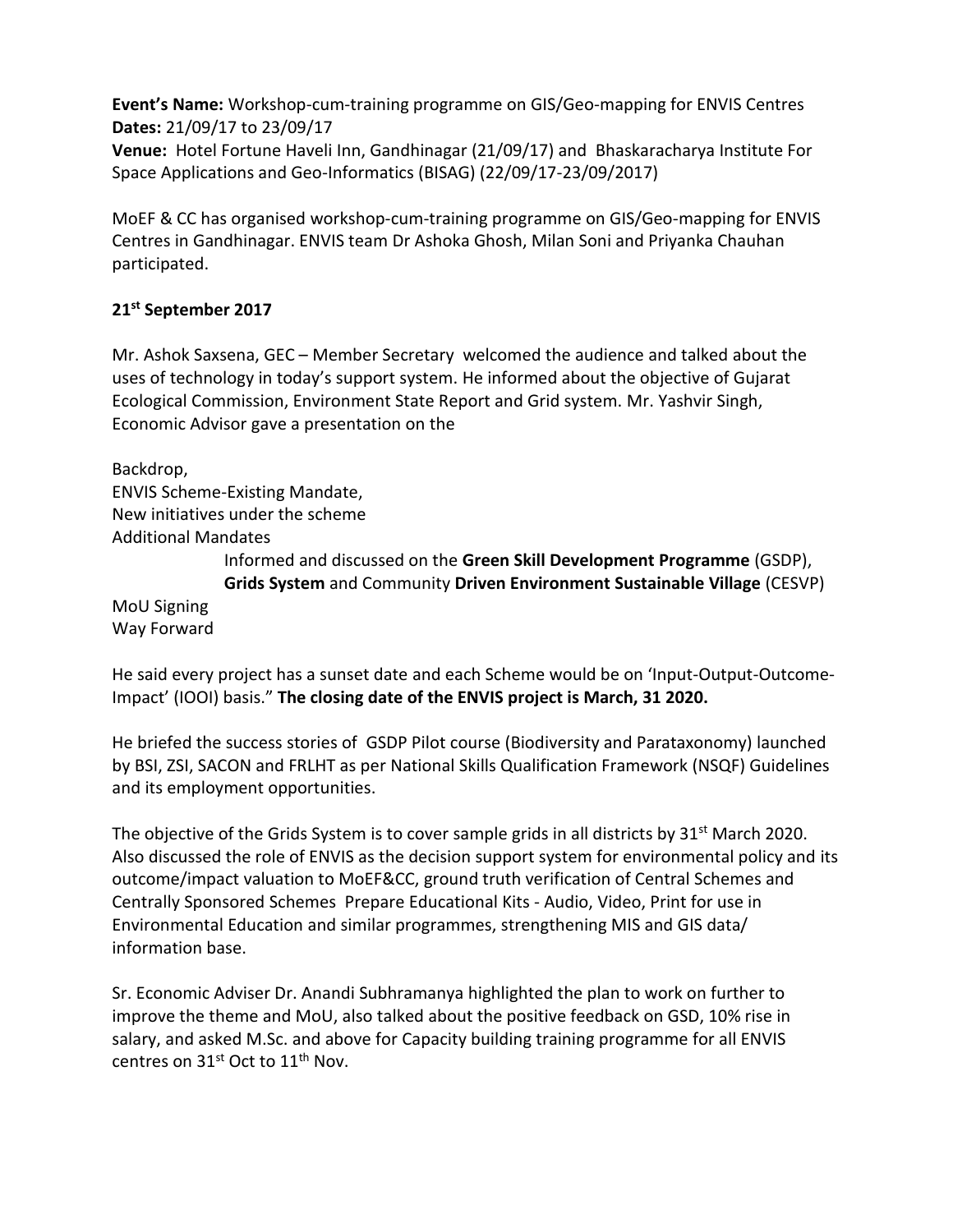Dr. Sampat enlightened on Biodiversity and Dr. Minakshi gave a presentation on Questationaarie - ENVIS district based monitoring questionnaire format.

## **On the second day - 22nd September 2017**

Dr T.P. Singh, Director, BISAG gave an informative presentation on objectives of BISAG, its activities and use of GIS and Geo-mapping. Participants got a Hands-on training for GIS. The introduction of Q-GIS and its usage were discussed by BISAG team. Dr. T. V. Ramchandra gave a presentation on Grid based monitoring-Ecology, Hydrology, Biodiversity and people's livelihood.

## **On the Third day -23rd September 2017**

Dr. T. V. Ramchandra and his team gave a presentation on Grid based monitoring. Explained how to download the QGIS software and demonstrated step by step use of software associated with their work. Different educational institutes from Gujarat also came for training and raise issue to enroll undergraduates in this training and include in the curriculum also. BISAG team gave hand's on training and demo on [https://ncog.gov.in/.](https://ncog.gov.in/)

Before summing up, a small power point presentation was given by Er. Mohit Badwar, ENVIS Centre, Chandigarh on 'Utilization of ISBEID Database for Detection of Environmental Problems'.

Dr Anandi Subramanian, IES, Sr. Economic Adviser, MoEF&CC thanked all BISAG and GEC staffs for hosting the workshop and ENVIS centres for participating in the workshop. She encouraged all ENVIS Hubs and Resource Partners to have clarity on their objectives and to work sincerely to meet the deadlines set for different activities for implementation of the new mandate.

## **Glimpse of Workshop-Cum-Training Programme on GIS/Geo-Mapping**



 $Day - 1$